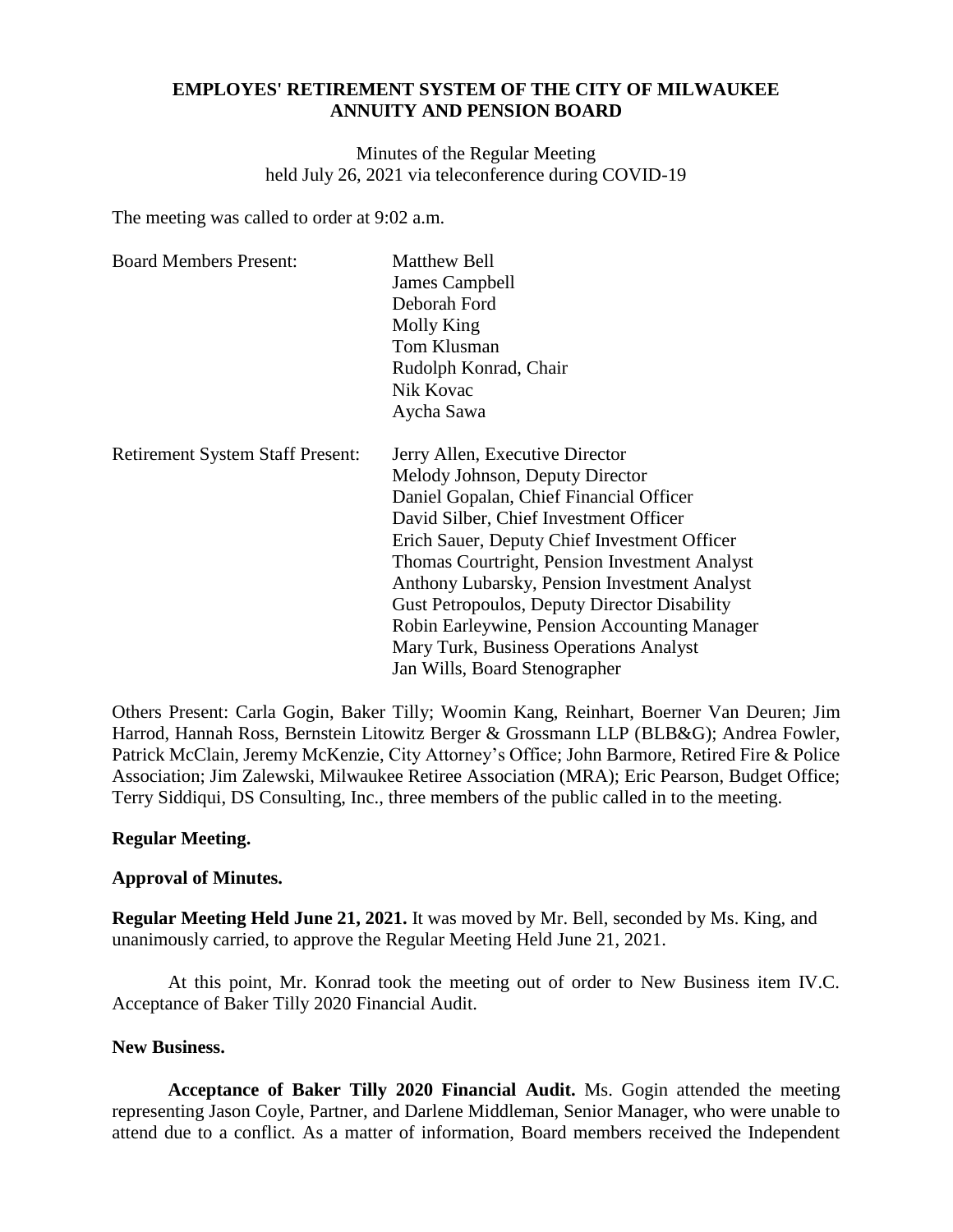Auditors' Report and the Comprehensive Annual Financial Report dated December 31, 2020. Ms. Gogin reported on the deliverable from the 2020 financial audit and the auditor's opinion. She said the pre-audit letter was dated March 8, 2021 and Baker Tilly had communication with the A&O Committee on March 17, 2021. She noted it is Baker Tilly's responsibility to obtain reasonable assurance that the financial statements are free from material misstatements, which is a high level of assurance. Ms. Gogin stated they do gain an understanding of the internal control environment of the organization but do not audit the internal controls. She stated they form and express an opinion on the financial statements and Baker Tilly did issue an unmodified or clean audit opinion on the financial statements. She said management is responsible for preparing and providing the information for the financial statements. Ms. Gogin also said management is responsible for maintaining an effective internal control environment and providing written representations of the conclusion of the audit. She noted their audit approach focuses on several key areas including internal controls over financial reporting, fair value measurements and disclosures related to the investments of the plan, revenue recognition including investment income, benefit plan testing, and significant estimates. Ms. Gogin said Baker Tilly did not identify any material weaknesses over internal controls. Discussion ensued. Ms. Sawa requested to approve the financial statements, but not the audit, at the A&O Committee level first. It was moved by Ms. Sawa, and seconded by Ms. King, to submit to approve the audit, subject to review by the A&O Committee and to have the A&O report at the next meeting to see if there are any additions, changes, or corrections.

Mr. Konrad continued to take the meeting out of order to Informational item VII.A. Pending Litigation Report.

### **Informational.**

Mr. Konrad advised that the Annuity and Pension Board may vote to convene in closed session on the following item (A.), as provided in Section  $19.85(1)(g)$ , Wisconsin State Statutes, to confer with legal counsel concerning strategy to be adopted by the body with respect to litigation in which it is or is likely to become involved. The Board may then vote to reconvene in open session following the closed session.

## **Pending Litigation Report.**

It was moved by Ms. Sawa, and seconded by Mr. Bell, to convene in closed session. The motion prevailed by the following roll call vote. AYES: Mses. Ford, King, and Sawa; Messrs. Bell, Campbell, Klusman, Kovac, and Konrad. NOES: None.

The Board convened in closed session at 9:19 a.m.

The Board reconvened in open session at 10:10 a.m.

At this point, Mr. Konrad returned the meeting to order of the agenda.

**Chief Investment Officer Report.** Mr. Silber mentioned the upcoming Investment Committee Meeting on July 28 and noted that the agenda includes the Absolute Return Structure Review for presentation and approval. As a matter of information, Board members received the July 26, 2021 Performance Update. Mr. Sauer noted the Fund as of June 30, 2021, had a value of \$6.01 billion. He said the return of 1.6%, net of fees, was roughly in line with the blended benchmark. Mr. Sauer commented that the Fund's returns outperformed in the year-to-date, one-, five-, and 20-year periods, and underperformed in the 15-year period, and roughly matched the benchmark in the 10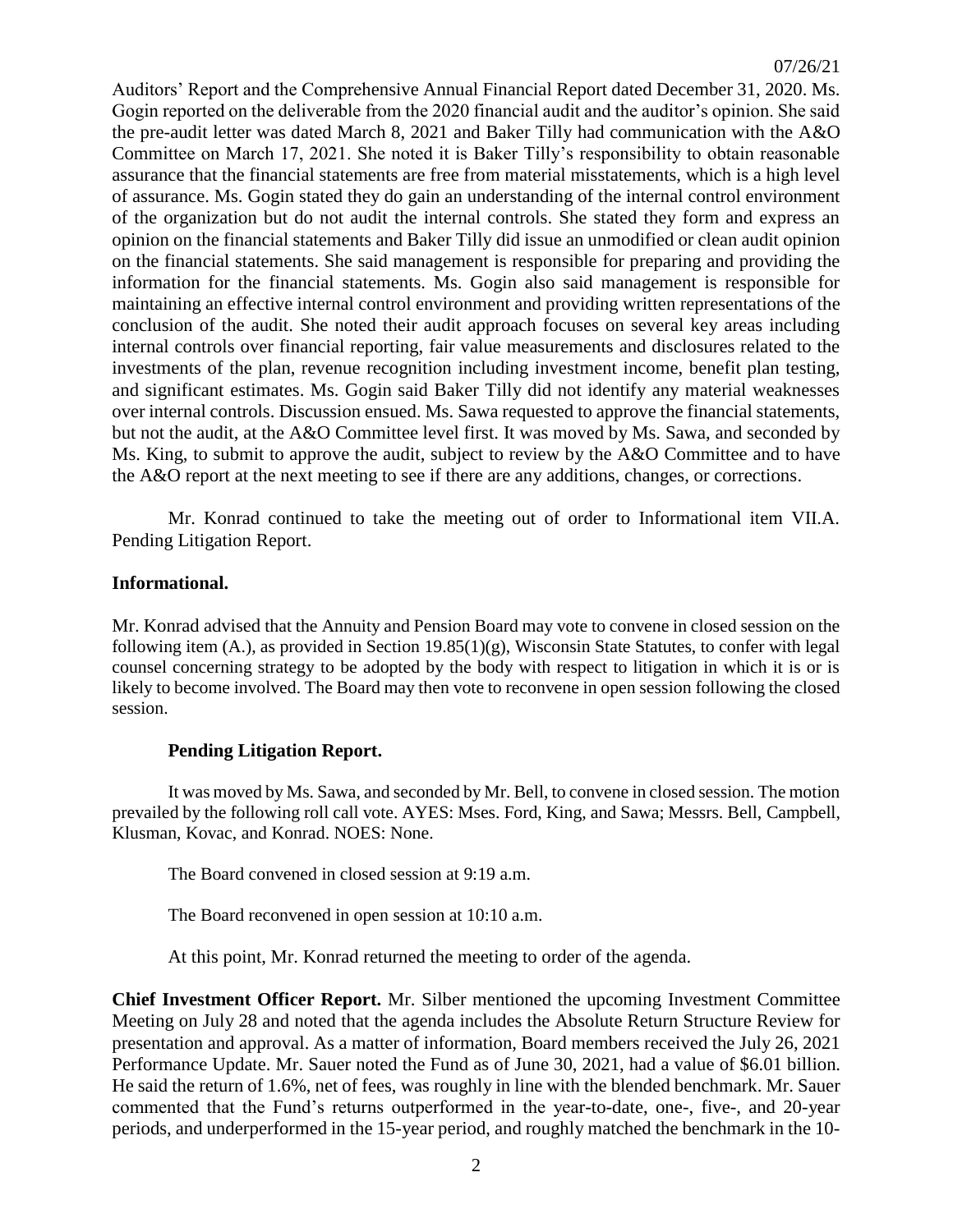year period, net of fees. He said the June relative performance drivers were Private Equity at 64 basis points while three DFA Strategies detracted 15 basis points, UBS detracted 10 basis points, and the Fund's Style Bias detracted 42 basis points that was primarily Value and Small Cap. Mr. Sauer stated as of July 22, the Fund return was up 0.2% in July, and the year-to-date return is 11.5%, net of fees. He noted the Fund's approximate value is \$6.03 billion and 12 out of the Fund's 16 active mandates are outperforming year to date, net of fees. Mr. Sauer said the Total Fund, along with all of the Fund's assets classes, are exceeding their respective benchmarks year to date, net of fees. He commented that year to date, the Fund has generated investment gains of \$636.6 million, paid benefits and expenses of \$229.7 million and received contributions of \$91.3 million. Mr. Sauer said the monthly withdrawals for June were \$19 million from the S&P 500 Index, \$6 million from Polen, \$4 million from MFS, and \$3 million each from BlackRock Russell 1000 Fund and DFA US Large Cap Value. Discussion ensued.

**Approval of Loomis Sayles Guideline Change.** As a matter of information, Board members received the Loomis Sayles Guideline updates. Mr. Sauer noted there were two requests from Loomis Sayles for guideline modifications, the first one requesting clarification on whether investing in Collateralized Loan Obligations (CLOs) was allowed under their allocation to assetbacked securities. He noted Callan said it is allowed, but best practice would be to specifically reference it in the guidelines. Mr. Sauer commented that CLOs are packages of loans which have different credit ratings. He noted Loomis said a 5% maximum would fit with their goals for inclusion in the portfolio. Mr. Sauer said the second request Loomis made was to increase the limit to 144a securities from the current 25% to a 50% maximum of the portfolio. Discussion ensued. It was moved by Mr. Campbell, seconded by Mr. Bell, and unanimously carried, to approve the Loomis Sayles Guideline Change.

**Approval of Taiwan Tax Agent Agreement.** As a matter of information, Board members received the Taiwan Tax Agent Agreement Memo, Reinhart Boerner Van Deuren Memo, and the KPMG Tax Agent Agreement. Mr. Sauer discussed the Agreement with KPMG for tax agent services. He noted the Agreement is required by Taiwanese law for investors who invest directly in Taiwan and who take proceeds out of Taiwan. Mr. Sauer said Brandes is the one CMERS investment manager investing in Taiwan currently. Ms. Kang stated CMERS is appointing KPMG as its tax agent and the Agreement contains market terms and an overall low level of legal risk. Ms. Fowler commented that both memos were straightforward. It was moved by Mr. Kovac, seconded by Ms. Sawa, and unanimously carried, to approve the Taiwan Tax Agent Agreement.

**Administration & Operations Committee Report.** Ms. Sawa reported that at its July 22 meeting, CliftonLarsenAllen, the new internal auditor for the pension fund, presented the risk assessment report as well as their three-year audit plan and detailed their first-year audit plan. Ms. Sawa stated there was also a review of the CMERS' Internal Controls and Ethics policies after the Committee reviewed the annual Internal Audit Charter in a previous meeting. She said they also discussed the lease and approval of the  $4<sup>th</sup>$  floor space, which is on today's Board agenda. Ms. Sawa said they concluded their meeting with an Organizational/Personnel update on the vacancies in the office. Mr. Konrad accepted the report and placed it on file.

#### **New Business.**

**Retirements, Death Claims, and Refunds (June).** Mr. Allen presented the following activity for the month of June 2021.

Active Death Benefits reported  $$0.00$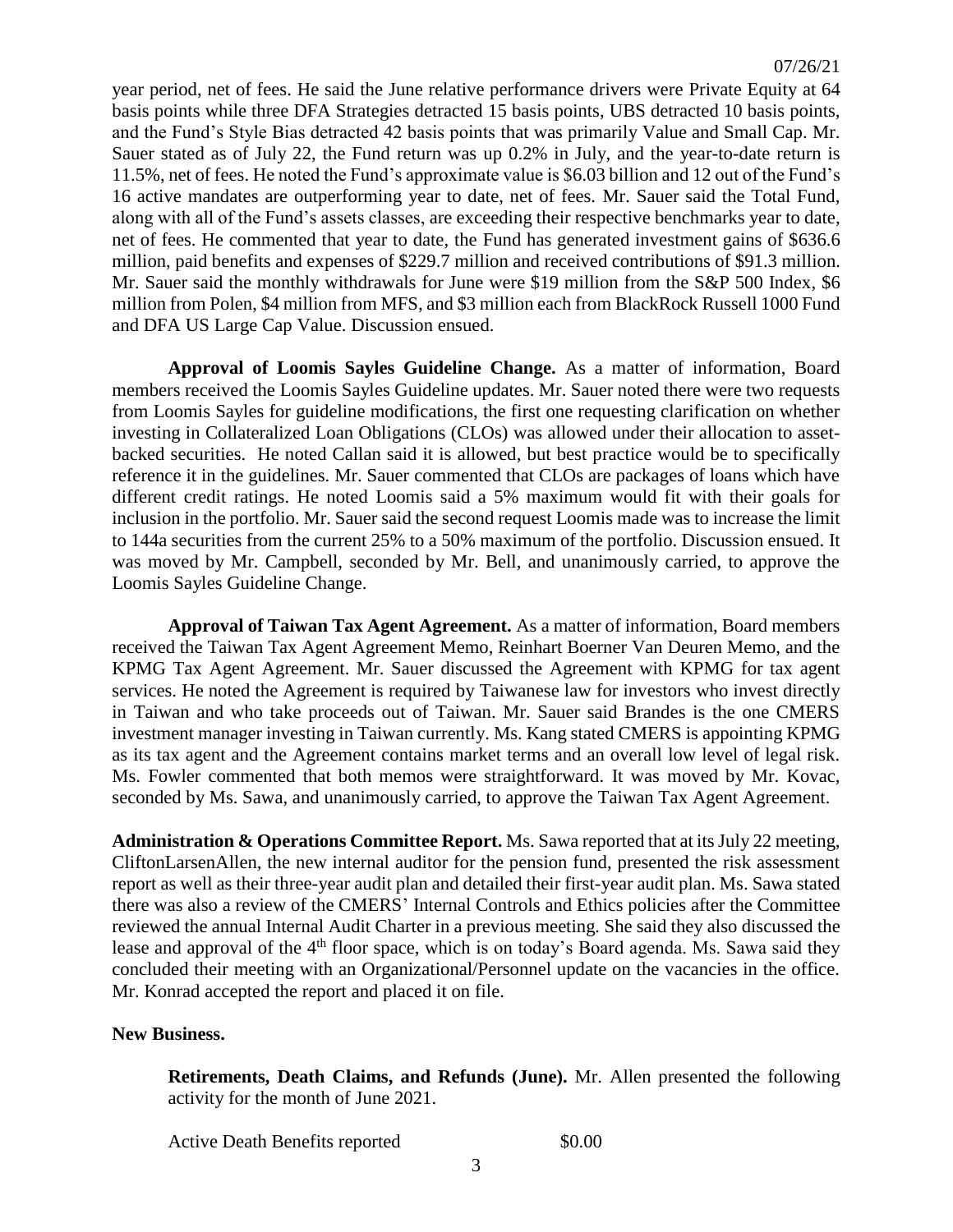| Deferred Death                                 | \$0.00       |
|------------------------------------------------|--------------|
| Deferred Death – Member Only Refund            | \$0.00       |
| <b>Ordinary Death Benefits reported</b>        | \$35,470.64  |
| <b>Retired Death Benefits reported</b>         | \$251,412.57 |
| Survivor Death – Termination Benefits reported | \$5,527.09   |
| Refund of Member Contributions paid            | \$118,792.47 |

It was moved by Mr. Campbell, seconded by Ms. King, and unanimously carried, to approve the Retirements, Death Claims, and Refunds (June).

#### **Conference Requests – July 2021 Board Meeting.**

| Erich Sauer &            | Reams Due Diligence              |
|--------------------------|----------------------------------|
| <b>Thomas Courtright</b> |                                  |
| Sponsor:                 | Reams                            |
| Location:                | Columbus, IN                     |
| Date:                    | September $30 - October 1, 2021$ |
| <b>Estimated Cost:</b>   | $$700.00$ per person             |

It was moved by Ms. King, seconded by Mr. Bell, and unanimously carried, to approve the Conference Requests – July 2021 Board Meeting.

**Approval of Annual Report of the Annuity & Pension Board 83rd Edition, December 31, 2020 Report.** As a matter of information, Board members received the Annual Report of the Annuity and Pension Board. Mr. Allen noted this accounting report is based on the GASB 67 standards. It was moved by Mr. Campbell, seconded by Ms. King, and unanimously carried, to approve the Annual Report of the Annuity & Pension Board  $83<sup>rd</sup>$  Edition, December 31, 2020 Report.

**Approval of Lease for 4th Floor Space at 789 N. Water Street.** Mr. Konrad advised that the Annuity and Pension Board may vote to convene in closed session on the following item (E.), as provided in Section 19.85(1)(e), Wisconsin State Statutes, to deliberate or negotiate the purchasing of public properties, the investing of public funds, or conducting other specified public business, whenever competitive or bargaining reasons require a closed session. The Board may then vote to reconvene in open session following the closed session.

It was moved by Mr. Bell, seconded by Mr. Kovac, to convene in closed session. The motion prevailed by the following roll call vote. AYES: Mses. Ford, King, and Sawa; Messrs. Bell, Campbell, Klusman, Kovac, and Konrad. NOES: None.

The Board convened in closed session at 10:35 a.m.

The Board reconvened in open session at 10:45 a.m.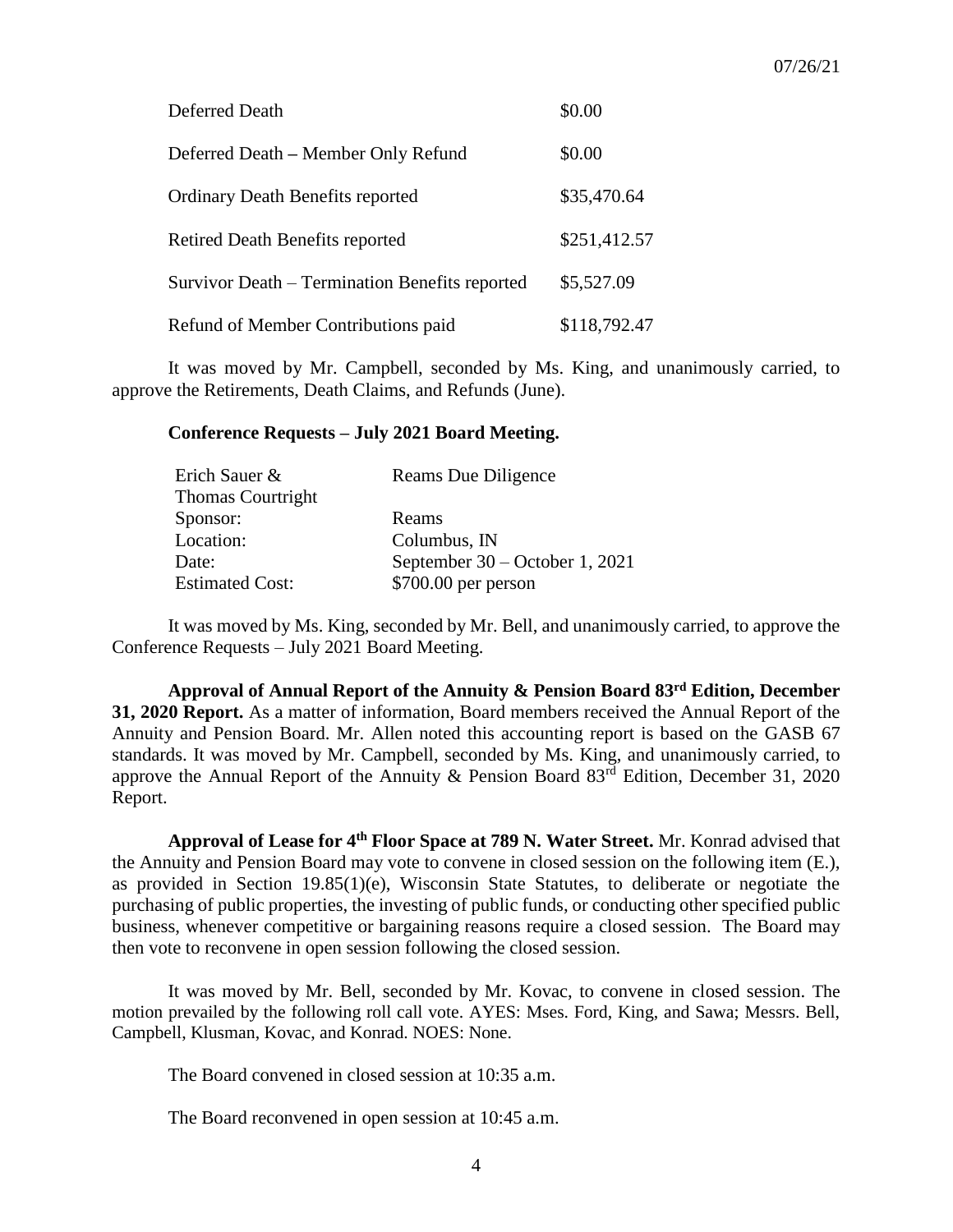It was moved by Ms. Ford, seconded by Mr. Kovac, and unanimously carried, to approve the Approval of Lease for 4<sup>th</sup> Floor Space at 789 N. Water Street.

**Approval to Suspend Disability Benefits for Non-Compliance with Outside Earnings Limitation.** Staff noted nine people had not yet submitted their 1040 form for tax year 2020 and are subject to the outside earnings test due to being on disability. The following people were suspended from disability benefits and will be reinstated with back pay once they submit their 1040 tax returns: Jewel Springfield, Jeffrey Dzibinski, Jenitza Crespo, Sasha Gulley, Scott Krahn, Gordon Mathews, Dorothy McLaurin, Chara Morris, and Edward Nolinski. It was moved by Mr. Klusman, seconded by Ms. Ford, and unanimously carried, to approve the Approval to Suspend Disability Benefits for Non-Compliance with Outside Earnings Limitation.

**Approval of August Resolution.** Staff noted this resolution allows benefit payments to be made during the August recess and until the Board reconvenes in September. It was moved by Ms. King, seconded by Ms. Sawa, and unanimously carried, to approve the Approval of August Resolution.

At this point, Mr. Konrad took the meeting out of order to Medical Reports item V.A. All Duty & Ordinary Disability Applications & Re-examinations.

## **Medical Reports.**

**All Duty & Ordinary Disability Applications & Re-examinations (June).** Staff presented certifications (June 2021) of the Fire and Police Medical Panel Physicians and the Medical Council relative to Duty & Ordinary Disability Retirement benefits as follows:

| $Police - Application - Ordinary$        | Recommendation |
|------------------------------------------|----------------|
| Eric Fjeld                               | Denial         |
| $Police - Re-examinations - Duty$        | Recommendation |
| Graham Kunisch                           | Approval       |
| Keith Miller                             | Approval       |
| $Fire - Re-examination - Duty$           | Recommendation |
| <b>Christopher Gauthier</b>              | Approval       |
| Robert Hehn                              | Approval       |
| Chad Hendricks                           | Approval       |
| <b>Bruce Rightmyre</b>                   | Approval       |
| $Police - Re-examinations - Ordinary$    | Recommendation |
| Laticia Robinson                         | Approval       |
| $GC - Re-examinations - Duty Disability$ | Recommendation |
| <b>Daniel Ellis</b>                      | Approval       |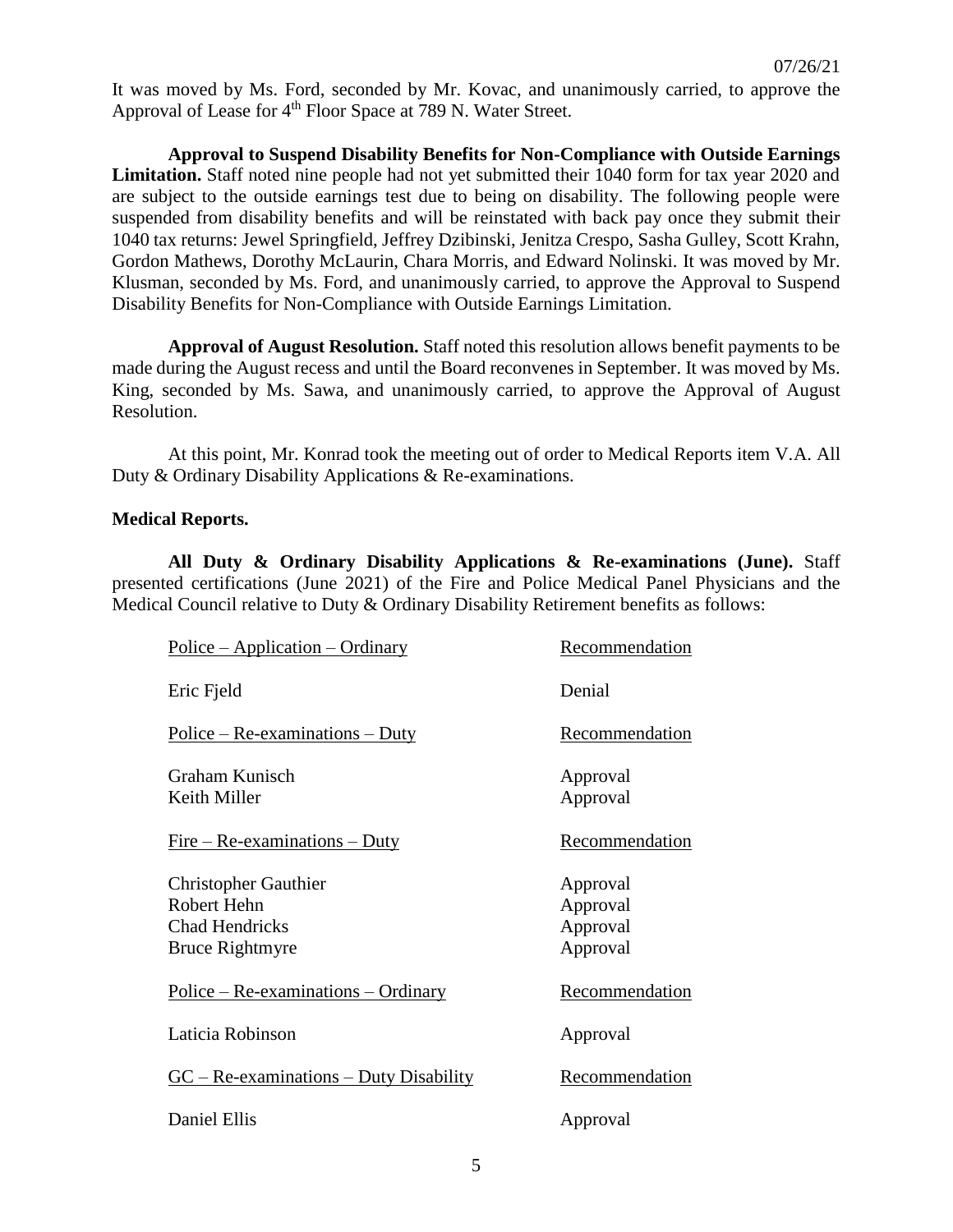| $GC - Re-examinations - Ordinary$ |  |
|-----------------------------------|--|
|                                   |  |

Recommendation

| <b>Maurice Nicholson</b> | Approval |
|--------------------------|----------|
| Timothy Williams         | Approval |

Discussion ensued. It was moved by Mr. Klusman, seconded by Mr. Campbell, and unanimously carried, to approve the Duty  $\&$  Ordinary Disability Applications  $\&$  Re-examinations (June).

### **Unfinished Business.**

**Pending and Legal Opinions and Service Requests Report.** As a matter of information, Board members received Mr. McClain's Pending Legal Opinions and Service Requests Report. Mr. McClain reported on his one-page report that most of the items have been taken care of. Staff discussed the Service Requests and noted the Lease for the 4<sup>th</sup> Floor Space was approved at the meeting today and the KPMG Power of Attorney document for the tax agent for Taiwan was also on the Board agenda today and approved. Mr. Konrad accepted the report and placed it on file.

**Pending Legislation Report.** As a matter of information, Board members received the Pending Legislation Report. Staff reported on two Pending Charter Ordinances for Common Council Action that went to the Finance & Personnel Committee. It was noted that the first item involved voluntary, pensionable furlough days for general city employees in order for the City to balance its budget. Staff noted it only involved a couple of days. The second ordinance involved removing the word "mandatory" from the earlier furlough ordinance as it is voluntary. Mr. Konrad accepted the report and placed it on file.

**Executive Director's Report – Inventory of ERS Projects.** As a matter of information, Staff presented a report on the ERS projects and updated the Board on ERS activities, a copy of which is on file with the ERS.

## **Informational.**

The following is a list of informational items:

- 1) Pending Litigation Report.
- 2) Conferences.
- 3) Class Action Income 2021 YTD.
- 4) Minutes of the Investment Committee Meeting Held June 10, 2021.
- 5) Minutes of the Administration and Operations Committee Meeting Held June 16, 2021.

The following is a list of activities since the last Board meeting, copies sent with meeting notice and attached to minutes:

- 6) Report on Bills.
- 7) Deployment of Assets.
- 8) Securities Lending Revenue and Budget Report.
- 9) Preliminary Performance Report/Asset and Manager Allocation Pie Charts.